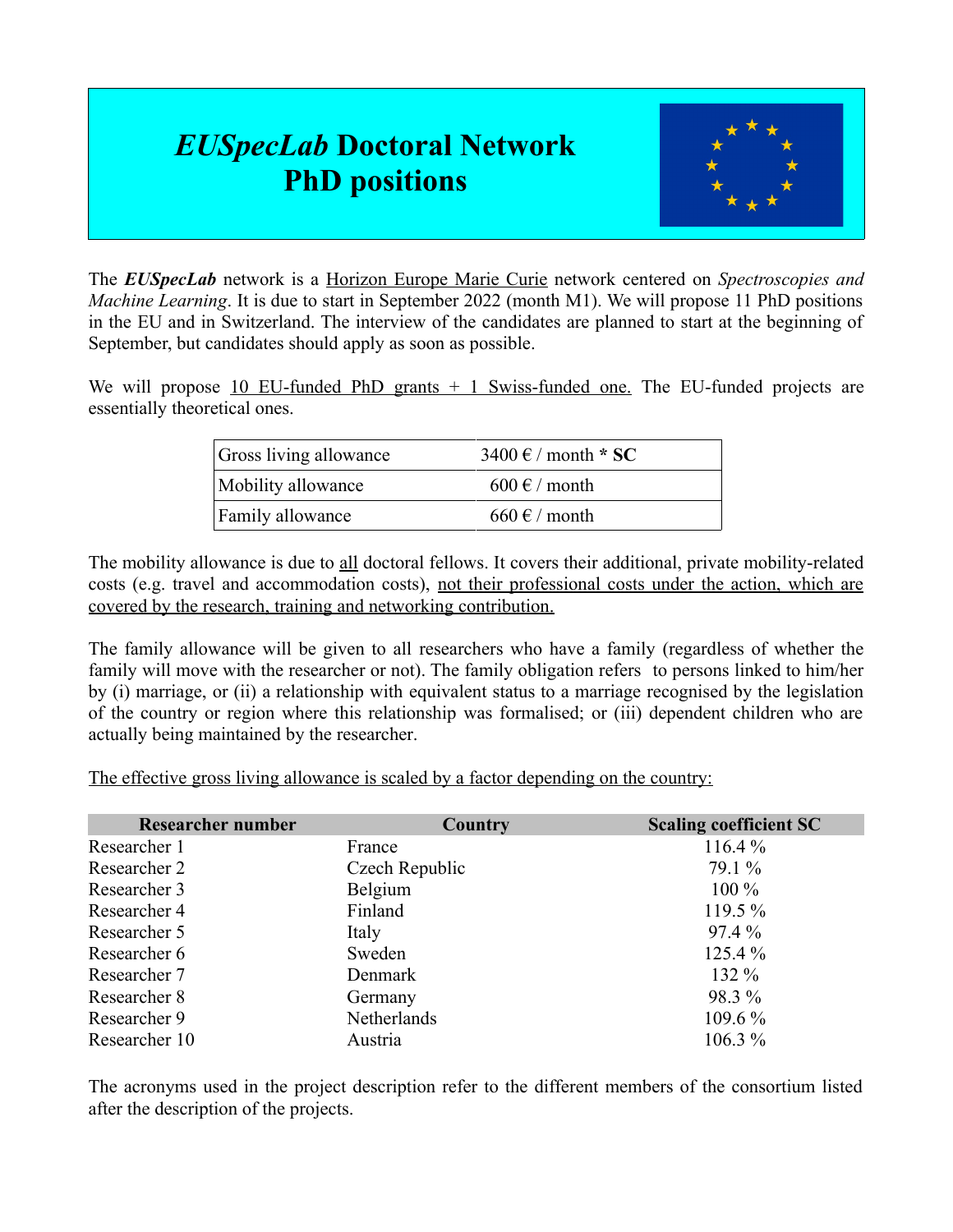### **(i) EU-funded projects:**

| <b>Fellow</b>                                                                                                                                                                                                                                                                                                                                                                                                                                                                                                                                                                                                                                                                                                                                                                                                                                                                                                                                                                                                                                                                                                                                                                                                                                                      | <b>Host</b><br>institution                                                                                                                                                                                                                                                                                                                                                                                                                                                                                                |  |  | Place:          | <b>Rennes (France)</b>                                                                                |  |
|--------------------------------------------------------------------------------------------------------------------------------------------------------------------------------------------------------------------------------------------------------------------------------------------------------------------------------------------------------------------------------------------------------------------------------------------------------------------------------------------------------------------------------------------------------------------------------------------------------------------------------------------------------------------------------------------------------------------------------------------------------------------------------------------------------------------------------------------------------------------------------------------------------------------------------------------------------------------------------------------------------------------------------------------------------------------------------------------------------------------------------------------------------------------------------------------------------------------------------------------------------------------|---------------------------------------------------------------------------------------------------------------------------------------------------------------------------------------------------------------------------------------------------------------------------------------------------------------------------------------------------------------------------------------------------------------------------------------------------------------------------------------------------------------------------|--|--|-----------------|-------------------------------------------------------------------------------------------------------|--|
| <b>Researcher 1</b>                                                                                                                                                                                                                                                                                                                                                                                                                                                                                                                                                                                                                                                                                                                                                                                                                                                                                                                                                                                                                                                                                                                                                                                                                                                | <b>CNRS</b>                                                                                                                                                                                                                                                                                                                                                                                                                                                                                                               |  |  | <b>Contact:</b> | <b>Didier Sébilleau</b><br>didier.sebilleau@univ-rennes1.fr                                           |  |
| absorption modelling of magnetic 2D and 3D materials                                                                                                                                                                                                                                                                                                                                                                                                                                                                                                                                                                                                                                                                                                                                                                                                                                                                                                                                                                                                                                                                                                                                                                                                               |                                                                                                                                                                                                                                                                                                                                                                                                                                                                                                                           |  |  |                 | <b>Full potential spin-polarised relativistic multiple scattering photoelectron diffraction/X-Ray</b> |  |
| <b>Objectives:</b> to develop a full potential spin-polarised photoelectron diffraction/X-ray absorption<br>computer (XAS) code within the existing MsSpec and FPMS computer packages. The MsSpec<br>package is a spin-independent set of programs modelling different spectroscopies for atomic structure<br>analysis. The FPMS package, developed by the UT partner is a full-potential spin-independent XAS<br>code. The Researcher will include spin-polarization, in order to access the magnetic structure and<br>strongly correlated systems. More precisely:<br>· Spin-polarised relativistic multiple scattering module for MsSpec and FPMS<br>· Full potential module for MsSpec (through UT secondment)<br>• Interface with state-of-the-art electronic structure codes (DFT, GW, ), through UU and VUA<br>secondment.<br>• DMFT read-in or built-in to treat correlations (for low kinetic energies) (through UWB secondment).<br>· Testing against experimental data provided by UWB and PSI.<br>• Structure optimisation using machine-learning for the comparison between calculated and<br>experimental spectra (based on SCIENTA secondment for the knowledge of how experimental spectra<br>are treated) and in collaboration with Researcher 11 |                                                                                                                                                                                                                                                                                                                                                                                                                                                                                                                           |  |  |                 |                                                                                                       |  |
|                                                                                                                                                                                                                                                                                                                                                                                                                                                                                                                                                                                                                                                                                                                                                                                                                                                                                                                                                                                                                                                                                                                                                                                                                                                                    | Expected Results: an easy-to-use open-source computer code released within the MsSpec package:<br>• A computer code that can exchange data easily with <i>ab initio</i> electronic structure codes through a<br>common data format based on HDF5.<br>• A code that can extract from experimental spectra both the atomic structure and the magnetic<br>structure, especially in the area close to the surface.<br>· First experimental results on the new generation of spin-polarised photoelectron diffraction set-ups. |  |  |                 |                                                                                                       |  |
| <b>Planned secondment(s): 10 months</b>                                                                                                                                                                                                                                                                                                                                                                                                                                                                                                                                                                                                                                                                                                                                                                                                                                                                                                                                                                                                                                                                                                                                                                                                                            |                                                                                                                                                                                                                                                                                                                                                                                                                                                                                                                           |  |  |                 |                                                                                                       |  |
| * UWB, M30-M32; (1) incorporate correlation effects through DMFT (J. Minár), (2) perform spin-<br>polarised photoelectron diffraction measurements (L. Nicolai).<br>* UU, H. Herper, M12; interface with ab initio molecular electronic structure, (codes: RSPt,<br>Vasp+Quantum Espresso)<br>* UT, K. Hatada, M17-M18: merger of the potential generation part of MsSpec with that of FPMS<br>* VUA, L. Visscher, M13; interface with ab initio molecular electronic structure (code: ADF)<br>* Intersectoral: SCIENTA; M20-M22: acquire knowledge on the software used in photoemission<br>data analysis                                                                                                                                                                                                                                                                                                                                                                                                                                                                                                                                                                                                                                                         |                                                                                                                                                                                                                                                                                                                                                                                                                                                                                                                           |  |  |                 |                                                                                                       |  |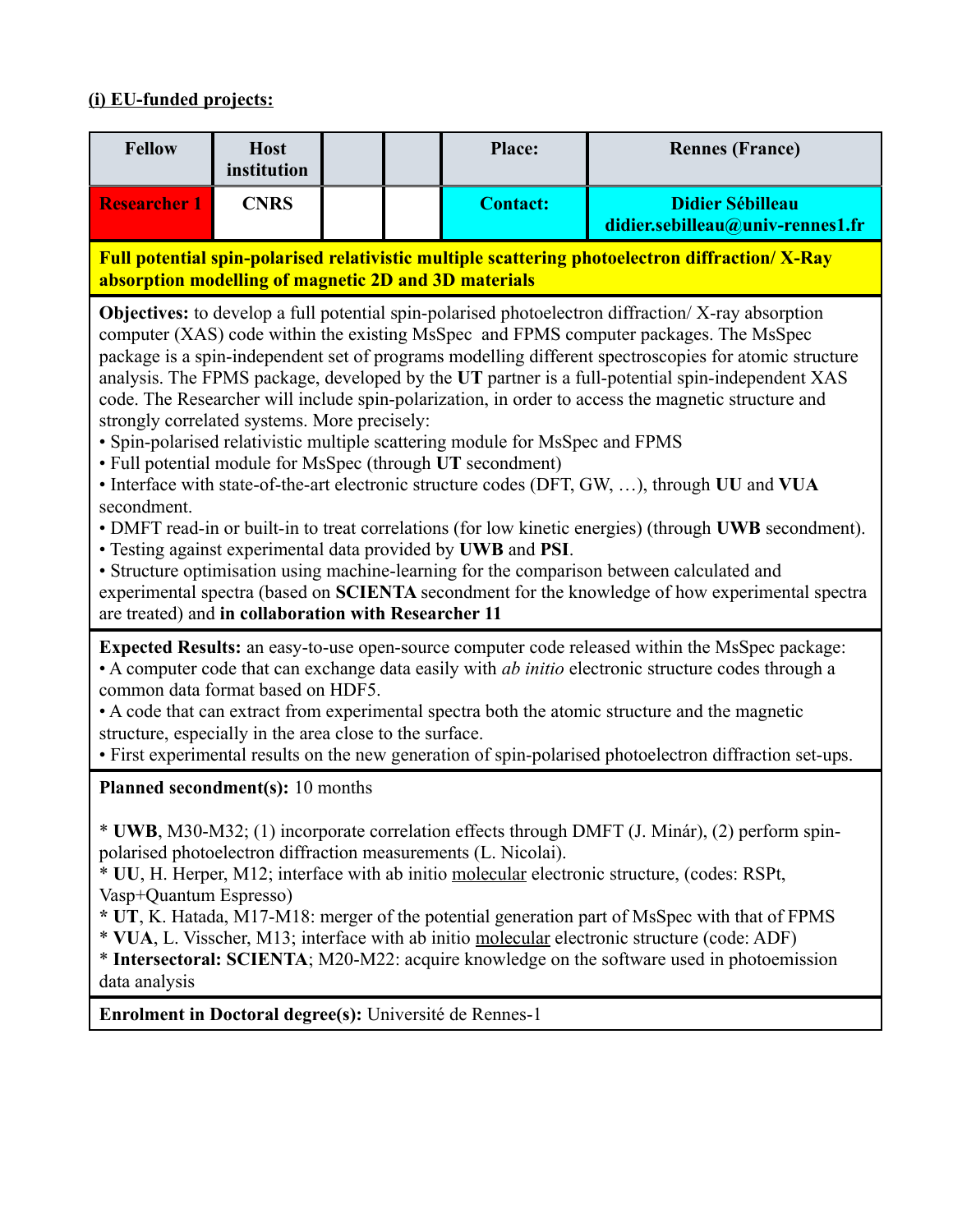| <b>Fellow</b>       | <b>Host</b><br>institution |  | <b>Place:</b>  | <b>Pilsen (Czech Republic)</b>        |
|---------------------|----------------------------|--|----------------|---------------------------------------|
| <b>Researcher 2</b> | UWB                        |  | <b>Contact</b> | <b>Ján Minár</b><br>jminar@ntc.zcu.cz |

**Electronic structure of lanthanide-doped materials for phosphor-converted white light emitting diodes** 

**Objectives:** the main scientific objective of this combined theoretical and experimental work is to gain insight into the physical mechanisms that influence the efficiency and thermal quenching of materials used for phosphor-converted LEDs. We will analyse temperature dependent trends in the electronic properties and their signatures in various spectroscopies when chemical types, concentrations and geometrical arrangements of the dopants and of the ligands are varied. Therefore, the following tasks will be addressed:

• The Researcher will implement ML for displacements (provided by **UL**) and combine it with onestep model of photoemission.

• ML supported study of thermal quenching and its impact on the quantum efficiency of luminescent materials by alloy analogy model.

• Analyzing the results in terms of their trends with chemical composition, concentration and geometrical arrangements of dopants and ligands.

• Experimentally identify signatures and analyze ML predicted thermal quenching behavior by valence band photoemission spectroscopy of several lanthanide-doped silico-oxo-nitrides.

#### **Expected Results:**

Description of the role of exchange-splitting and spin-orbit coupling for electronic transitions localized close to the lanthanide dopant.

Understanding the role of electronic correlations and disorder in lanthanide-doped phosphors. Developing new and improving existing schemes for description of excited states of dopants, with emphasis on electron-hole interaction.

Study of structure related properties around lanthanide impurities and the impact on the quantum efficiency of the luminescent materials. Description of thermal quenching by means of alloy analogy model and experimental identification the markers of vibrations in photoemission and XAS spectra . Development of the interface between ML for displacements and spectroscopic modules of the KKR package.

**Planned secondment(s):** 9 months

**AALTO**: P. Rinke, M12-M13; understanding of deep learning models and setting up database for pcLED relevant materials.

**UL**: M. Verstraete, M22-23; implement ML for displacements and apply thermal property calculations to the emission quenching.

**CNRS**: D. Sébilleau, M30-M31; use of complementary spectroscopy methods (EELS) and photoelectron diffraction (PED) developed in the MsSpec package.

**Intersectoral: RVM:** R. Varga, M16-M18; Contact with experimental and theoretical tools in an industrial setting for disordered materials screening.

**Enrolment in Doctoral degree(s):** University of West Bohemia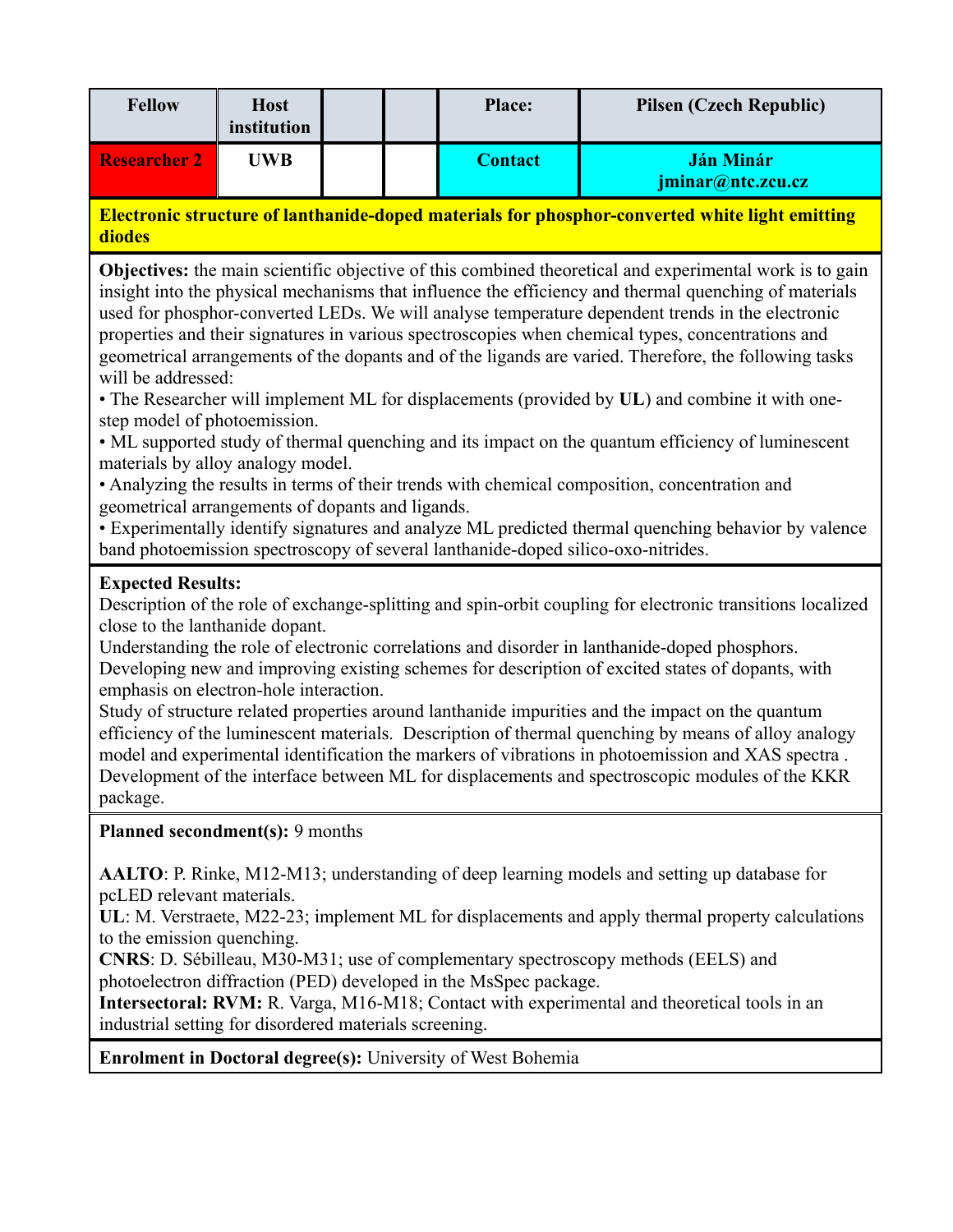| <b>Fellow</b>       | <b>Host</b><br>institution |  | <b>Place:</b>   | Liège (Belgium)                                              |
|---------------------|----------------------------|--|-----------------|--------------------------------------------------------------|
| <b>Researcher 3</b> | ЛJ                         |  | <b>Contact:</b> | <b>Matthieu Verstraete</b><br>Matthieu. Verstraete@uliege.be |

#### **Vibrational and disorder effects in electronic and X-ray spectroscopy**

**Objectives:** Experiments are now so precise that they challenge static and idealized theories. We will push the limits of spectroscopic simulations with realistic materials models. The central challenges today are to include a material's environment and disorder, whether thermal, chemical or structural. As full *ab initio* calculations are very heavy, either with explicit supercells or perturbation theory, we will "machine learn" 1) intermediate quantities such as mean square displacements and 2) the final shifts and linewidths of the spectrum, from a limited set of data points.

• Include thermal and chemical disorder effects in Xray and Transmission Electron Microscopy (TEM) simulations (in particular holography...). Train ML models to add these effects to "bare" calculations, based on chemistry and structure

• Develop a general theoretical framework for coherent (e.g., phonons, controlled doping) and incoherent (temperature, random alloying, vacancies...) perturbations in photon and electron spectroscopies.

• Applications to 2D materials and surfaces, including magnetic systems, e.g., CrI3, transition metals, and chalcogenides.

#### **Expected Results:**

- **1.** Machine learning algorithm for the vibrational mean square displacement (MSQD) and other thermodynamic quantities, based on existing databases, ab initio MD, and NN potentials (with **MLU).**
- 2. Extension to anharmonic lattice dynamics using the Temperature Dependent Effective Potential method.
- 3. Comparison of the Coherent Potential Approximation (CPA) and Molecular Dynamics, and development of perturbation theory schemes beyond the Debye Waller approximation.
- 4. Inclusion of vibrational and thermal effects in X-ray spectroscopies and TEM.
- 5. Anisotropic/anharmonic MSQD as input for the CPA KKR (with **UWB**) in complex materials, surfaces and interfaces.
- 6. Realistic prediction of STEM maps with a dynamical and/or thermalised electron potential (with DrProbe or QSTEM).

**Planned secondment(s):** 6 months

\* **Intersectoral: TME:** Hannah Johnson M18-M20; investigate the vibrational and thermal properties of MoSx matrices for Hydrogen Evolution Reaction catalysis

\* **MLU:** M Marques, M12-14; to integrate ML tools for environmental (in particular vibrational) effects on spectroscopy

**Enrolment in Doctoral degree(s):** Université de Liège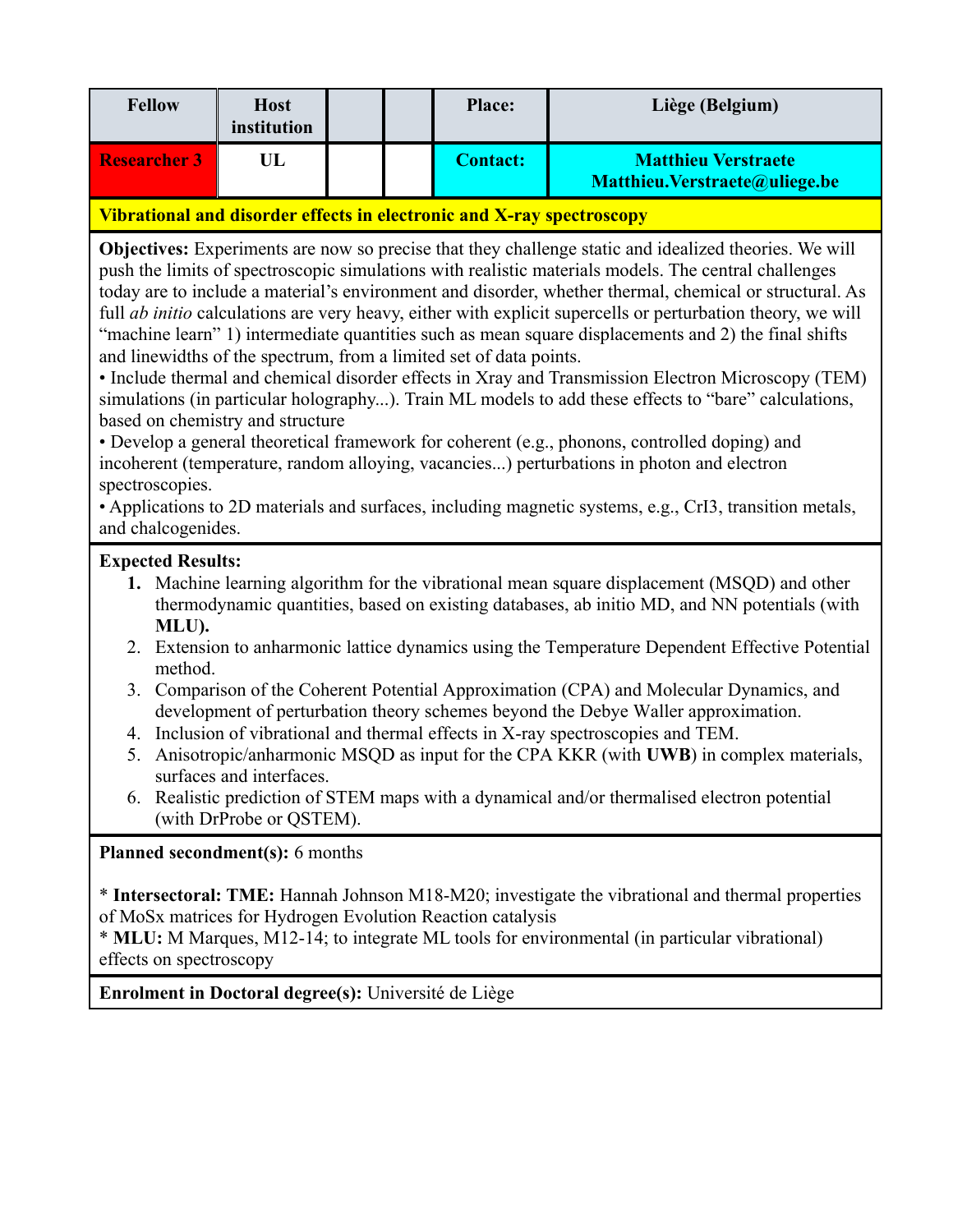| <b>Fellow</b>       | <b>Host</b><br>institution |  | <b>Place:</b>   | <b>Aalto (Finland)</b>                         |
|---------------------|----------------------------|--|-----------------|------------------------------------------------|
| <b>Researcher 4</b> | <b>AALTO</b>               |  | <b>Contact:</b> | <b>Patrick Rinke</b><br>patrick.rinke@aalto.fi |

#### **Machine-learning based interpretation of infrared spectroscopy in heterogenous catalysis**

**Objectives:** To develop a data-driven approach for analysing infrared spectra of in-situ catalyst characterization. Heterogeneous catalysis is an important industrial process for the production of chemical compounds and the conversion of chemicals (in e.g., car exhausts). Infrared spectroscopy is one of the characterization techniques that can provide in-situ and real-time information on catalyst operation. To facilitate spectra interpretation with the required quantum mechanical insight but without its high computational cost, we will develop a machine-learning model based on DFT data. We will adapt a recently developed global atomic structure descriptor and a regression model and parameterize it for platinum and rhodium catalysts. We will then predict the infrared spectra of chemical species (e.g., CO,  $CO_2$ , NO<sub>x</sub>, H<sub>2</sub>O and their reaction intermediates) and develop a deconvolution tool with our collaborators for the analysis of in-situ and operando spectra.

• Generate high-throughput DFT data sets for structure-spectra mapping

• Adapt our recently developed global machine-learning model for atomic structures to infrared spectra and validate it for catalysts

- Generate dataset of infrared spectra for reactants and reaction intermediates
- Develop spectra analysis tool

#### **Expected Results:**

- Large materials datasets for data driven catalysis and machine learning
- Machine-learning model for fast infrared spectra predictions of catalyst materials
- Spectra deconvolution tool for real-time analysis of in-situ experiments

**Planned secondment(s):** 7 months

- \* **Intersectoral: TME:** H. Nguyen, M24-26; application of spectral analysis tool in R&D
- \* **Academic MLU:** M18-20 methodological exchange and comparison of ML-based vibrational spectroscopy approaches

**Enrolment in Doctoral degree(s):** Aalto University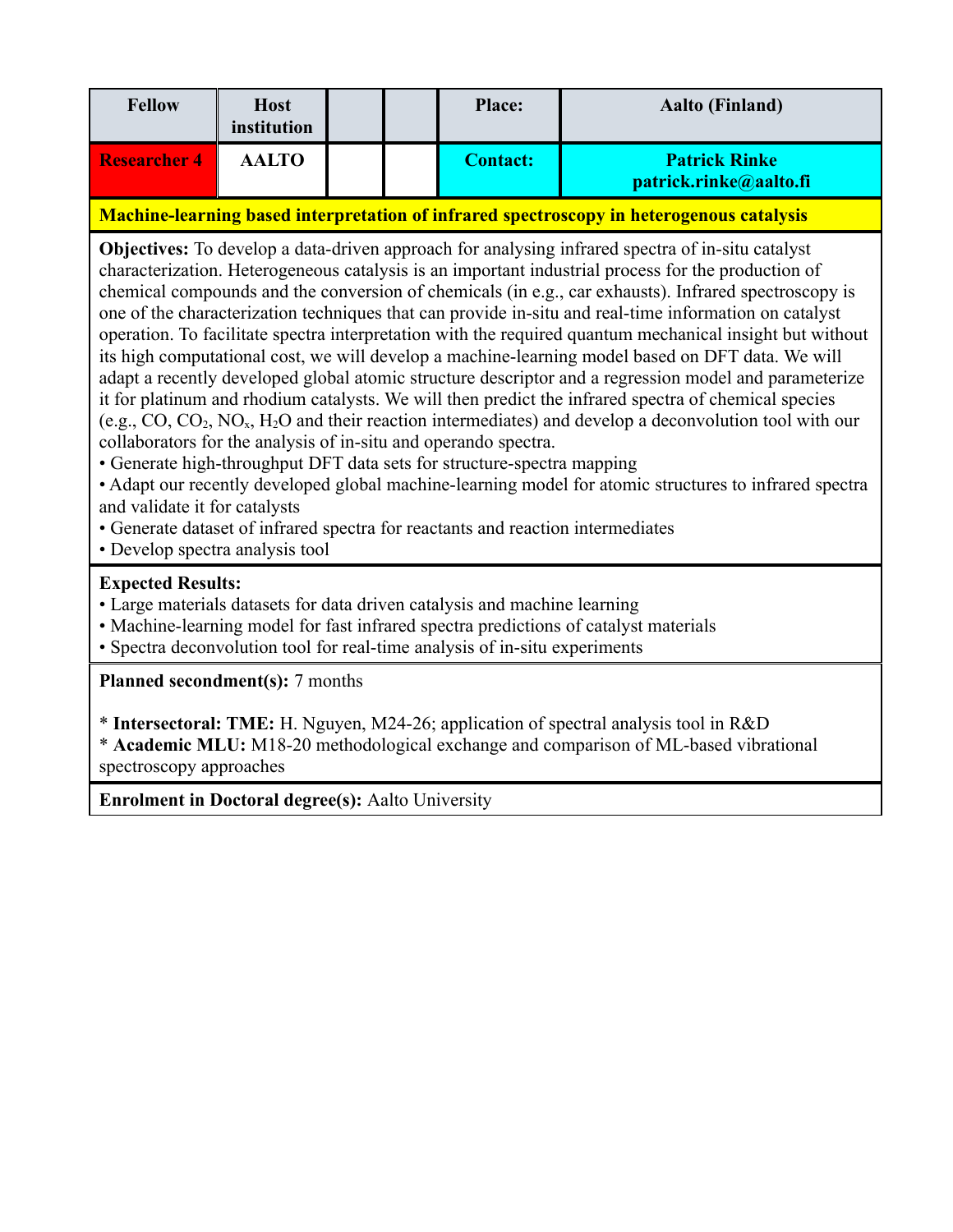| <b>Fellow</b>       | <b>Host</b><br>institution |  | <b>Place:</b>   | <b>Camerino</b> (Italy)                                 |
|---------------------|----------------------------|--|-----------------|---------------------------------------------------------|
| <b>Researcher 5</b> | <b>UNICAM</b>              |  | <b>Contact:</b> | <b>Angela Trapananti</b><br>angela.trapananti@unicam.it |

**Reverse Monte Carlo atomistic structural modelling of materials constrained by X-ray absorption spectroscopy** 

**Objectives:** The main goal is the experimental study of the microscopic structure of materials by X-ray absorption spectroscopy (XAS). The project will address disordered systems such as oxide and chalcogenide glasses at different pressure-temperature conditions and hydrogen charged metals. This objective will require the further development of a data analysis approach based on Reverse Monte Carlo to build three-dimensional structural models having the best agreement with one or more sets of experimental data (XAS but also complementary wide and small angle x-rays and neutron scattering). The Researcher will:

• develop and implement suitable computational strategies (and the related codes) to include wide/small angle scattering data, coordination constraints and/or ab-initio calculated multiple scattering EXAFS signals within the RMC modelling (implementation of genetic and machine learning algorithms to enhance the sampling efficiency will be explored).

• validate the approach and the developed code modules on test cases such as simple molecular systems

• perform and interpret X-ray absorption experiments on specific systems, such as prototypical oxide and chalcogenide glasses at different conditions of pressure and temperature

• in the framework of an intersectoral secondment, explore the capabilities of the approach to investigate local-medium range structure effects on steels or tungsten samples charged with hydrogen of interest for industrial applications (H reservoirs, fusion reactors).

**Expected Results:** • New data-analysis approaches (and related codes) for XAS of molecular and disordered systems based on Reverse Monte Carlo (inclusion of MS signals, constraints on the molecular structure and combined refinement with small angle scattering signals).

- 1. Validation of the approach on simple molecular systems.
- 2. New knowledge about the evolution of the atomic and electronic structure of prototypical glasses also under extreme conditions
- 3. Application to a specific industry relevant problem such as the investigation of changes of the short and medium range structure (phase changes, local distortions...) induced by hydrogen on steels and their correlation with microstructure damage

#### **Planned secondment(s):** 7 months

**\* Univ. Toyama**: K. Hatada; M16-M18; to learn the fundamentals of multiple scattering calculations in X-ray absorption spectroscopy for its implementation in the RMC code

**\* AALTO**: T. Rossi; M20; to learn ML methods and explore integration into Reverse Monte Carlo modelling

\* **Intersectoral**: **RINA**: E. Zanin; M28, M32-M33; to develop knowledge of the industrial R&D on hydrogen charged steels or tungsten. Preparation of samples and TEM/SEM characterizations.

**Enrolment in Doctoral degree(s):** University of Camerino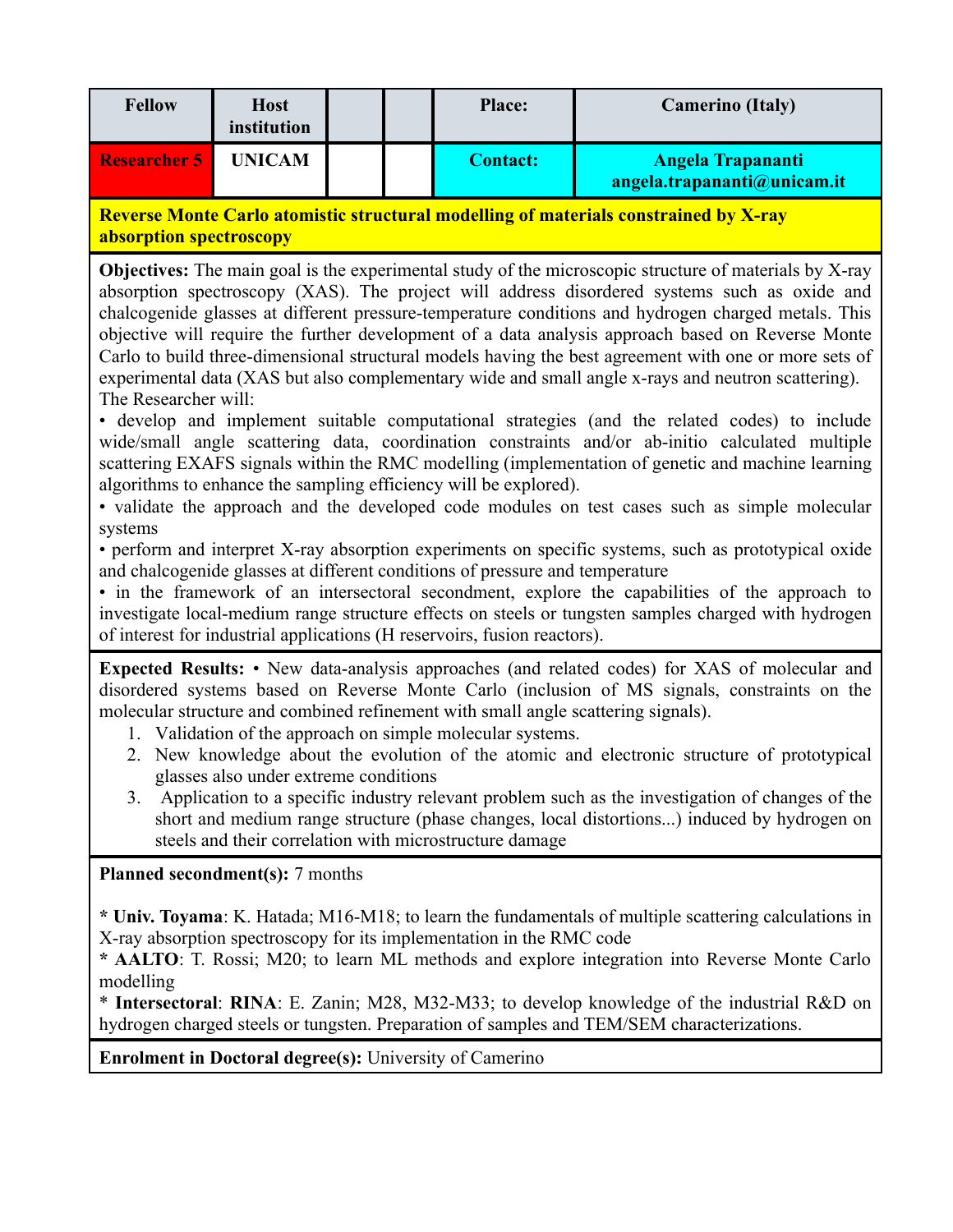| <b>Fellow</b>       | <b>Host</b><br>institution |  | <b>Place:</b>   | <b>Uppsala (Sweden)</b>                           |
|---------------------|----------------------------|--|-----------------|---------------------------------------------------|
| <b>Researcher 6</b> | UU                         |  | <b>Contact:</b> | <b>Heike Herper</b><br>heike.herper@physics.uu.se |

#### **New functional Ce-based materials from materials design**

**Objectives:** Ce-based materials are used in a large variety of applications whereby the oxidation state of Ce and the localization degree of the Ce 4f state largely determine the material properties. Using materials informatics to analyse data sets for a large collection of compounds to search for trends in materials classes. The goal of this project is to derive a method which allows to classify existing Ce systems and derive descriptors for high throughput searches to identify new materials with tailored properties for different applications (e.g. magnetic, thermoelectric, catalytic). XPS and XAS are important tools for the analysis and will be calculated for the systems under investigation. The level of theory needed depends on the localization of the (f) electrons and must be determined in a first step. Therefore, the following tasks will be addressed:

Performing DFT calculations to get electronic structure and hybridization function for determination of localization.

- Determination of the XPS and XAS (XMCD) using first principles techniques based on density functional theory (DFT) and/or dynamical mean field theory (DMFT) or SPRKKR (for alloys).
- Extension of the Uppsala full-potential LMTO code RSPt such that d-f transitions  $(M_{45})$  edges can be handled (so far only p to d). Testing and comparison to available experimental spectra data

#### **Expected Results:**

- Extended and improved computer code RSPt to handle L and M edge spectra of correlated systems.
- Derivation of suitable descriptors to be used in High throughput calculations/machine learning to identify new candidate phases with tailored properties.
- Detailed insight in spin structure and electronic properties of newly predicted Ce-systems.

**Planned secondment(s):** 8 months

**Academic: UWB**, Jan Minár; M15-M16; gain expertise in SPR-KKR for calculation of XAS/XMCD for disordered systems.

**Academic: DTU**, K. Thygesen, M22-M23 machine learning techniques for analysis of the spectra, XAS

**Intersectoral: SCIENTA,** A. Hahlin, M31-M34, Analysis of the state-of-the-art file formats used in spectroscopy in industry and academics

**\* Enrolment in Doctoral degree(s):** University of Uppsala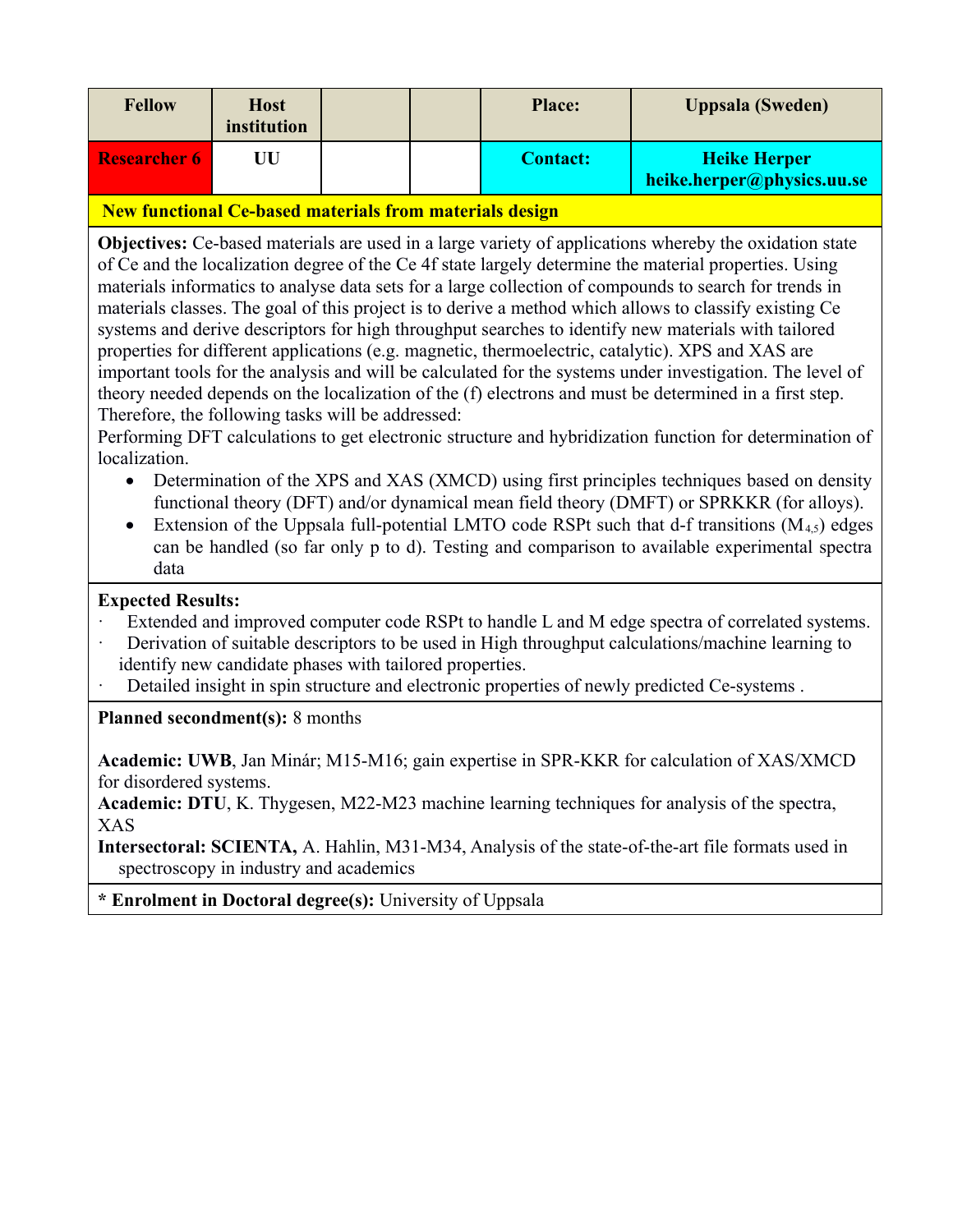| <b>Fellow</b>       | <b>Host</b><br>institution |  | <b>Place:</b>   | <b>Copenhagen</b> (Denmark)                       |
|---------------------|----------------------------|--|-----------------|---------------------------------------------------|
| <b>Researcher 7</b> | DTU                        |  | <b>Contact:</b> | <b>Kristian Thygesen</b><br>thygesen@fysik.dtu.dk |

#### **High-throughput spectroscopy of quantum point defects**

**Objectives:** To develop an efficient theoretical framework for calculating the absorption and photoluminescence (PL) spectrum of point defects in insulating crystals and use it to perform a highthroughput characterisation of 1000 crystal/defect systems with the aim of identifying candidates for quantum technology applications (qubits, magnetic field sensing, and single photon sources). Since most applications of point defects in quantum technology takes advantage of the electron spin, we shall be most interested in defects that exhibit magnetic ground state and feature long spin coherence times. We will attempt to build machine learning models to predict key spectroscopic properties from simple chemical/structural features. The specific objectives are:

- Generate a computational database with relaxed structures for 1000 crystal point defects
- Identify defects with a high-spin ground state and small reorganisation energies
- Calculate the absorption and PL spectrum for the lowest optically active transition in the defects selected in the previous step
- · Train a machine learning model on the database to predict PL spectra and magnetic states using simple structural fingerprints

#### **Expected Results:**

- · A computational workflow for characterisation of the atomic and electronic structure of point defects
- · A database with structural, energetic, and spectroscopic properties of crystal point defects
- A set of specific crystal/defect candidate systems with optimal properties for application as single-photon sources and solid-state qubits, respectively.

#### **Planned secondment(s):** 6 months

\* **Intersectoral: SCM,** Prediction of PL spectra of point defects using machine learning techniques developed for molecules. M18-20.

**\* Academic: MLU,** Prediction of PL spectra of point defects using machine learning techniques developed for interfaces. M24-26.

**Enrolment in Doctoral degree(s):** Technical University of Denmark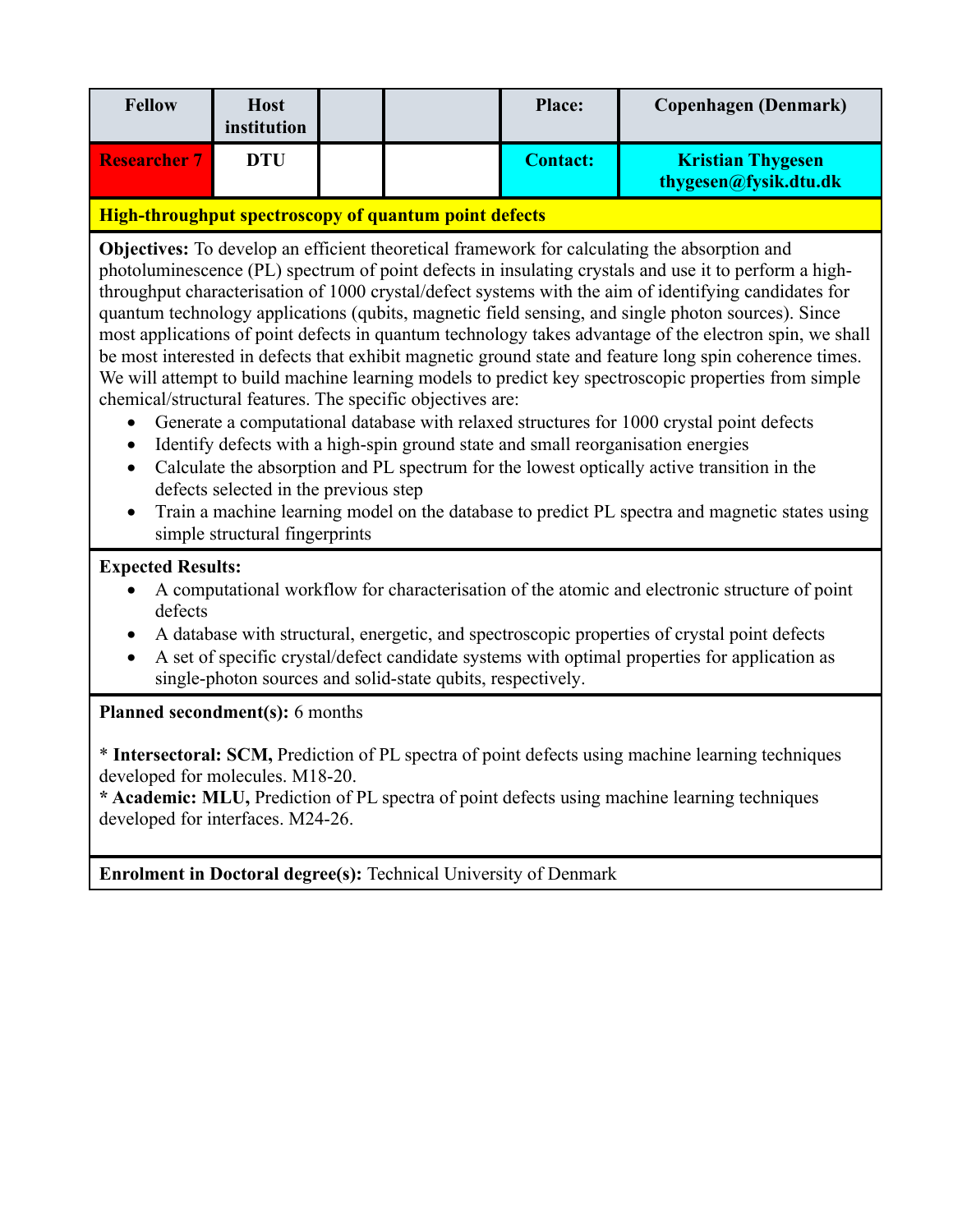| <b>Fellow</b> | <b>Host</b><br>institution |  | <b>Place:</b>   | <b>Halle (Germany)</b>                                      |
|---------------|----------------------------|--|-----------------|-------------------------------------------------------------|
| Researcher 8  | MLU                        |  | <b>Contact:</b> | <b>Miguel Marques</b><br>miguel.marques@physik.uni-halle.de |

#### **Vibrational spectroscopy of complex systems from neural network force fields**

**Objectives:** This project will develop a machine-learning software to simulate spectroscopic properties of interfaces with neural-network force fields using analytical second-derivatives. This will allow for a numerically precise method (much more than a frozen-phonon approach) capable of delivering the vibrational frequencies of systems with thousands of atoms with DFT quality. This tool will then be used to investigate the localized vibrational modes of several interfaces. We will then extend our software to provide the analytical third-order derivatives that open the door for the investigation of thermal transport properties and of Raman spectra. The energetically favoured interface reconstructions will be efficiently identified by crystal structure prediction, using machine learning force fields, together with a constrained variant of the minima hopping method. Electronic band diagrams across the interface will also be calculated using density functionals for interfaces, developed and tested in Jena.

The specific objectives are:

- · Software development: vibrational and phonon spectrum from analytical differentiation of the neural network.
- Software development: third derivatives and calculation of thermal transport coefficients.
- Training of neural-network force fields for the study of few paradigmatic systems also studied by **Researcher 7.**
- Apply neural-network force fields, to further speed up calculations of realistic atomic structures of interfaces. A library of force fields, that can provide accurate energies and forces, covering the whole periodic table is necessary for this task.
- Study of phonon scattering by interfaces.

#### **Expected Results:**

- Software tool to calculate vibrational and thermal properties from neural-network force-fields. This tool will be open-sourced and integrated with existing software.
- Raman spectrum of point defects that can be directly used for the understanding of experimental data.
- Understanding and quantitative evaluation of the phonon scattering at point defects and interfaces.

#### **Planned secondment(s):** 6 months

\* **Intersectoral: TME**; M18-M20; training on ML force fields for structural prediction of vibrational spectra of interfaces.

**\* Academic: DTU**, K.S. Thygesen; M30-M32; learning on physics and simulation of defects in bulk materials, aiming to extend the study to defects at interfaces and interface functionalization through control of defects.

**Enrolment in Doctoral degree(s):** Martin Luther University Halle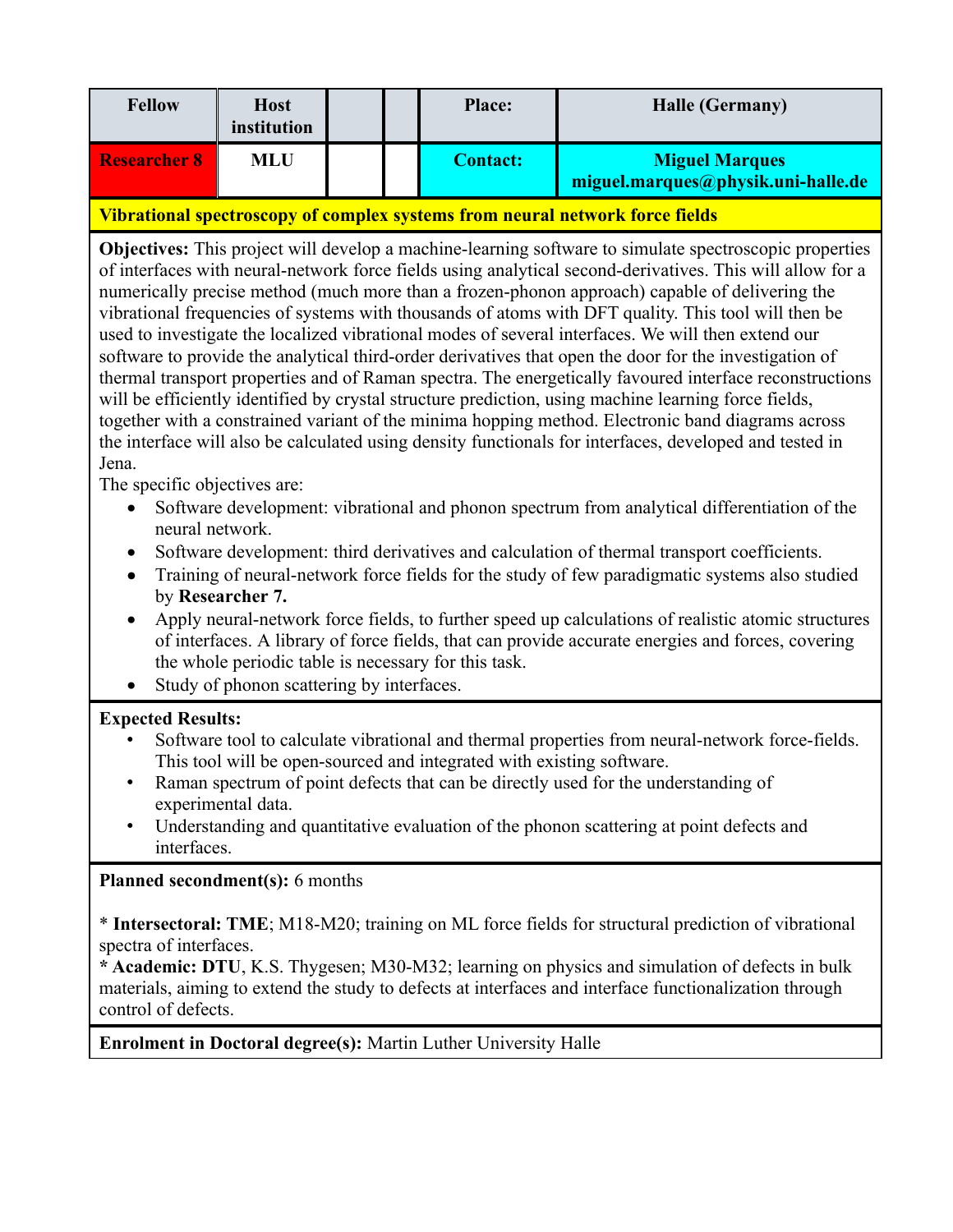| <b>Fellow</b> | <b>Host</b><br>institution |  | <b>Place:</b>   | <b>Amsterdam (Netherlands)</b>                    |
|---------------|----------------------------|--|-----------------|---------------------------------------------------|
| Researcher 9  | <b>SCM</b>                 |  | <b>Contact:</b> | <b>Stan van Gisbergen</b><br>vangisbergen@scm.com |

#### **Predicting optical and vibrational spectra for molecules from ML-enhanced DFT**

**Objectives:** The Researcher at **SCM** will develop and apply new methods to apply machine-learning (ML) techniques to predict spectroscopic properties of molecules. Initially we will focus on vibrational (such as IR) and optical (UV-Vis) properties, with possible later extensions to magnetic and chiral properties. These properties are currently calculated with DFT in ADF and, for some, with the faster but more approximate DFTB method.

The new methods will either focus on direct prediction of spectra, bypassing DFT altogether, or focus on hybrid DFT (or DFTB) / ML methods to improve current spectroscopic predictions in either speed or quality. This will be done by delta-ML methods to train a neural network on the difference of Fock matrix in the ground state for DFT (in some suitably localized basis set) and DFTB as well as on matrices related to perturbed 1st-order Fock matrices relevant for response properties. The ML methods will also be developed by using the expertise in Optimal Transport (OT) theory of the Theoretical Chemistry **VUA**, for example by using its distance metric to define differences between spectra.

- 1. Develop methods, to be implemented in **SCM'**s software suite, for improved spectra prediction of molecules, using ML and OT, starting from geometry and/or fast DFTB-based spectra
- 2. Develop ML-based methods inside **SCM**'s DFT(B) codes to improve the matrices needed to calculate the spectra

#### **Expected Results:**

1. ML-based method to predict optical and vibrational spectra for molecules directly from geometry 2. Improved DFTB molecular spectra by training difference between DFT and DFTB matrices

#### **Planned secondment(s):** 6 months

#### **Intersectoral (academic):**

- 1. **AALTO**, P. Rinke, M10-M12: training on ML techniques.
- 2. **JENA** S. Botti, M20-M22: joint application of vibrational spectra methods on interfaces.

#### **Enrolment in Doctoral degree(s):** Vrije Universiteit Amsterdam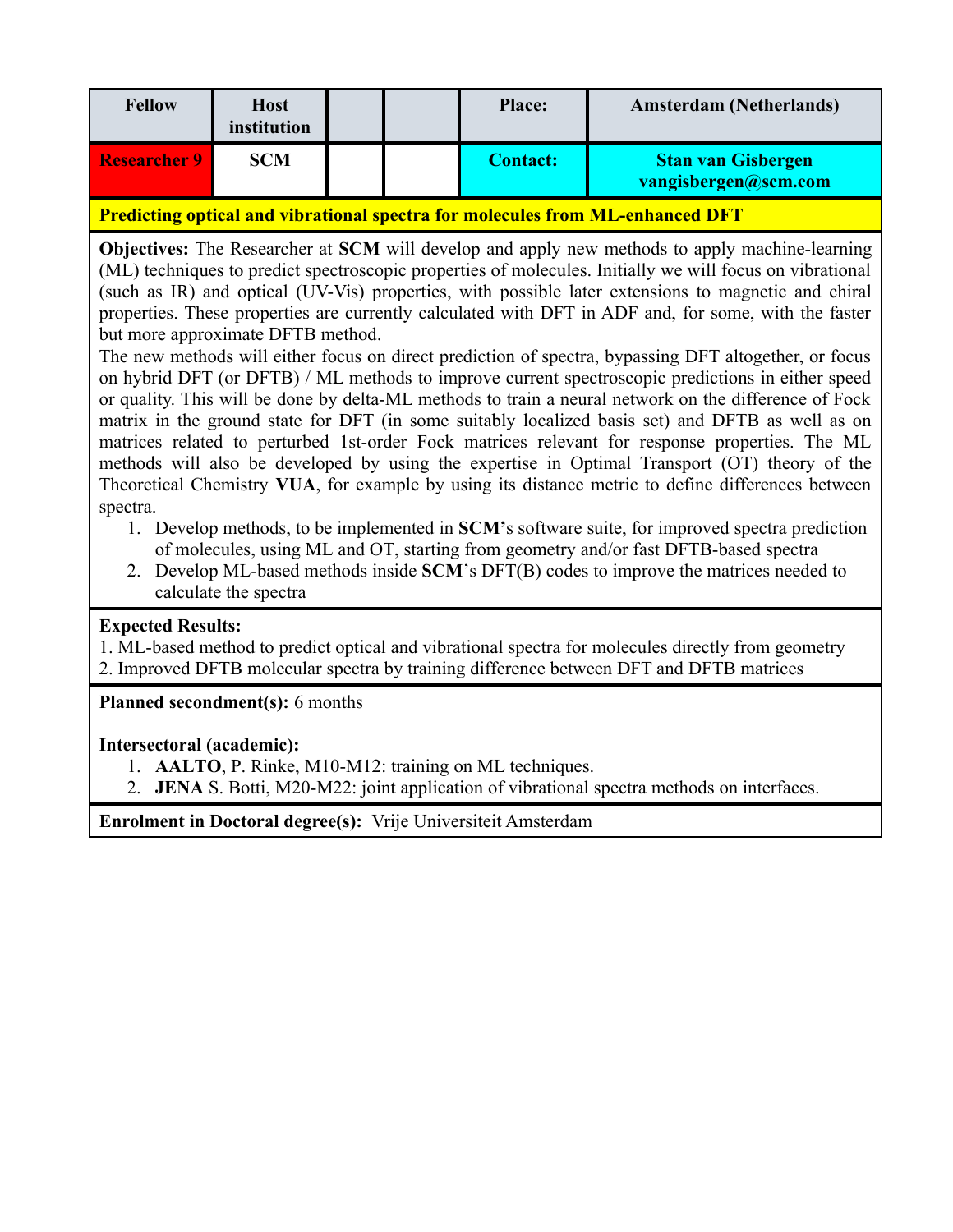| <b>Fellow</b>        | <b>Host</b><br>institution |  | <b>Place:</b>   | Vienna (Austria)                                  |
|----------------------|----------------------------|--|-----------------|---------------------------------------------------|
| <b>Researcher 10</b> | TUW                        |  | <b>Contact:</b> | <b>Wolfgang Werner</b><br>werner@iap.tuwien.ac.at |

#### **X-ray Photoelectron Spectroscopy Data Analysis using a Neural Network**

**Objectives:** We plan to develop an algorithm based on a neural network to improve data analysis of Xray photoelectron spectroscopy data for chemical surface analysis. The neural network will be used to improve data quality and do element and compound classification. For the element and compound classification we plan to use SESSA (Simulation of Electron Spectra for Surface Analysis) to generate artificial XPS data for training the neural network. The +30.000 experimental XPS at NIST as well as new data taken **TUW**, **PSI**, and **SCIENTA** will be used for test purposes. The specific objectives are:

- Installing and developing a neural network for spectral data analysis.
- Installing a software interface to SESSA and generating >100.000 test data.
- Training of the neural network.
- · Testing of neural network with experimental data from NIST, **TUW**, **PSI**, and **SCIENTA**.

#### **Expected Results:**

- Neural network suitable for XPS data evaluation.
- Generating proper training data and testing of the accuracy of the neural network.
- Software package for elemental and compound classification using the neural network.

#### **Planned secondment(s):** 9 months

#### \* **Intersectoral:**

**SCIENTA**: M9-11, gain insight in ARPES and STM experiments and corresponding software \* **Academic:**

**UU,** Heike Herper**.** 20-22 Apply neural network software to analysis of Ce-based materials **PSI**, Matthias Muntwiler. M16-18 Hands-on experience of photoemission at a synchrotron. Influence of photoelectron diffraction on the shape of XPS spectra

**Enrolment in Doctoral degree(s):** TU Wien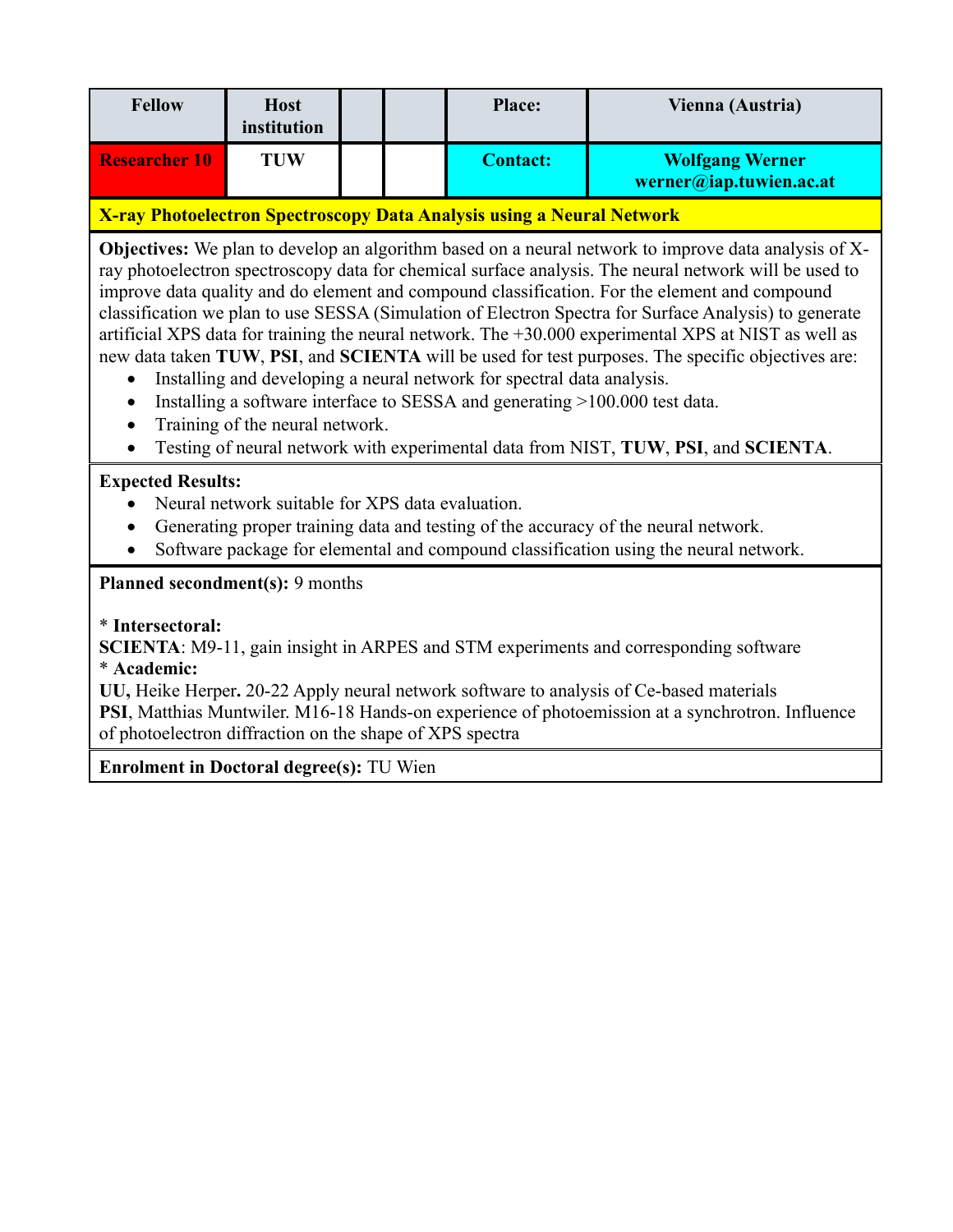## **(ii) Swiss-funded project:**

| <b>Fellow</b>                                                                                                                                                                                                                                                                                                                                                                                                                                                                                                                                                                                                                                                                                                                                                                                                                                                                                                                                                                                                                                                                                                                                                                                                                                                                                                                                                                                                                                                                                                                                                                                                                                                                                                                                                                                                                           | <b>Host</b><br>institution |  | Place:          | Villigen (Switzerland)                                                                      |  |  |  |
|-----------------------------------------------------------------------------------------------------------------------------------------------------------------------------------------------------------------------------------------------------------------------------------------------------------------------------------------------------------------------------------------------------------------------------------------------------------------------------------------------------------------------------------------------------------------------------------------------------------------------------------------------------------------------------------------------------------------------------------------------------------------------------------------------------------------------------------------------------------------------------------------------------------------------------------------------------------------------------------------------------------------------------------------------------------------------------------------------------------------------------------------------------------------------------------------------------------------------------------------------------------------------------------------------------------------------------------------------------------------------------------------------------------------------------------------------------------------------------------------------------------------------------------------------------------------------------------------------------------------------------------------------------------------------------------------------------------------------------------------------------------------------------------------------------------------------------------------|----------------------------|--|-----------------|---------------------------------------------------------------------------------------------|--|--|--|
| <b>Researcher 11</b>                                                                                                                                                                                                                                                                                                                                                                                                                                                                                                                                                                                                                                                                                                                                                                                                                                                                                                                                                                                                                                                                                                                                                                                                                                                                                                                                                                                                                                                                                                                                                                                                                                                                                                                                                                                                                    | <b>PSI</b>                 |  | <b>Contact:</b> | <b>Matthias Muntwiller</b><br>matthias.muntwiler@psi.ch                                     |  |  |  |
|                                                                                                                                                                                                                                                                                                                                                                                                                                                                                                                                                                                                                                                                                                                                                                                                                                                                                                                                                                                                                                                                                                                                                                                                                                                                                                                                                                                                                                                                                                                                                                                                                                                                                                                                                                                                                                         |                            |  |                 | Detailed adsorption geometry of magnetic molecules under weak and strong binding conditions |  |  |  |
| Objectives: This project investigates the influence of adsorption geometry on magnetic interactions of<br>porphyrin-based single-ion magnetic molecules with the underlying substrate. X-ray magnetic<br>dichroism measurements show clear differences in magnetic exchange coupling including a cross-over<br>from ferromagnetic to antiferromagnetic order in different adsorption configurations. Precise and<br>reliable experimental data on the adsorption geometry (adsorption height, in particular) are, however,<br>lacking due to the complexity of molecular systems. In this project, synchrotron-based angle- and<br>energy-scanned photoelectron diffraction in connection with multiple-scattering calculations enhanced<br>by machine-learning techniques will be used as a sensitive probe of the local structure around the<br>magnetic centre of the molecule. A major part of the project shall be the development of efficient<br>structural optimization code that will be able to handle the complexity of adsorbed organic molecules.<br>This will be done by complementing existing optimization code with scattering code developed in<br>WP1 and machine learning techniques developed in WP2 of the network.<br>Key features of the new code:<br>1. Interface to scattering code developed within the DN.<br>2. Make structural optimization more efficient by using machine-learning techniques to quickly<br>categorize a parameter vector as compatible or incompatible with measurement.<br>Reduce the number of parameter dimensions by automatically identifying and separating<br>3.<br>significant parameters.<br>4. Interface with first-principles codes to (1) import electronic potentials for calculating scattering<br>factors and (2) verify specific models for compatibility with theory. |                            |  |                 |                                                                                             |  |  |  |
| <b>Expected Results:</b><br>1. An uncomplicated, efficient and well-documented data analysis workflow for solving complex<br>surface structures by leveraging machine-learning techniques and first-principles theory<br>developed in the EuSpecLab network for the simulation of photoelectron diffraction patterns.<br>2. Experimental determination of the adsorption geometry of magnetic porphyrins on magnetic<br>surfaces and their influence on magnetic interaction strength and cross-over phenomena.<br><b>Planned secondment(s): 6 months</b>                                                                                                                                                                                                                                                                                                                                                                                                                                                                                                                                                                                                                                                                                                                                                                                                                                                                                                                                                                                                                                                                                                                                                                                                                                                                               |                            |  |                 |                                                                                             |  |  |  |
| * Academic: CNRS: D. Sébilleau; M12-14; Training on the basic photoelectron diffraction code<br>* Intersectoral: PINFLOW: Jiri Varna M22-M24; modifications of surface of the electrodes studied<br>by PED and XPS                                                                                                                                                                                                                                                                                                                                                                                                                                                                                                                                                                                                                                                                                                                                                                                                                                                                                                                                                                                                                                                                                                                                                                                                                                                                                                                                                                                                                                                                                                                                                                                                                      |                            |  |                 |                                                                                             |  |  |  |
| <b>Enrolment in Doctoral degree(s):</b> University of Basel                                                                                                                                                                                                                                                                                                                                                                                                                                                                                                                                                                                                                                                                                                                                                                                                                                                                                                                                                                                                                                                                                                                                                                                                                                                                                                                                                                                                                                                                                                                                                                                                                                                                                                                                                                             |                            |  |                 |                                                                                             |  |  |  |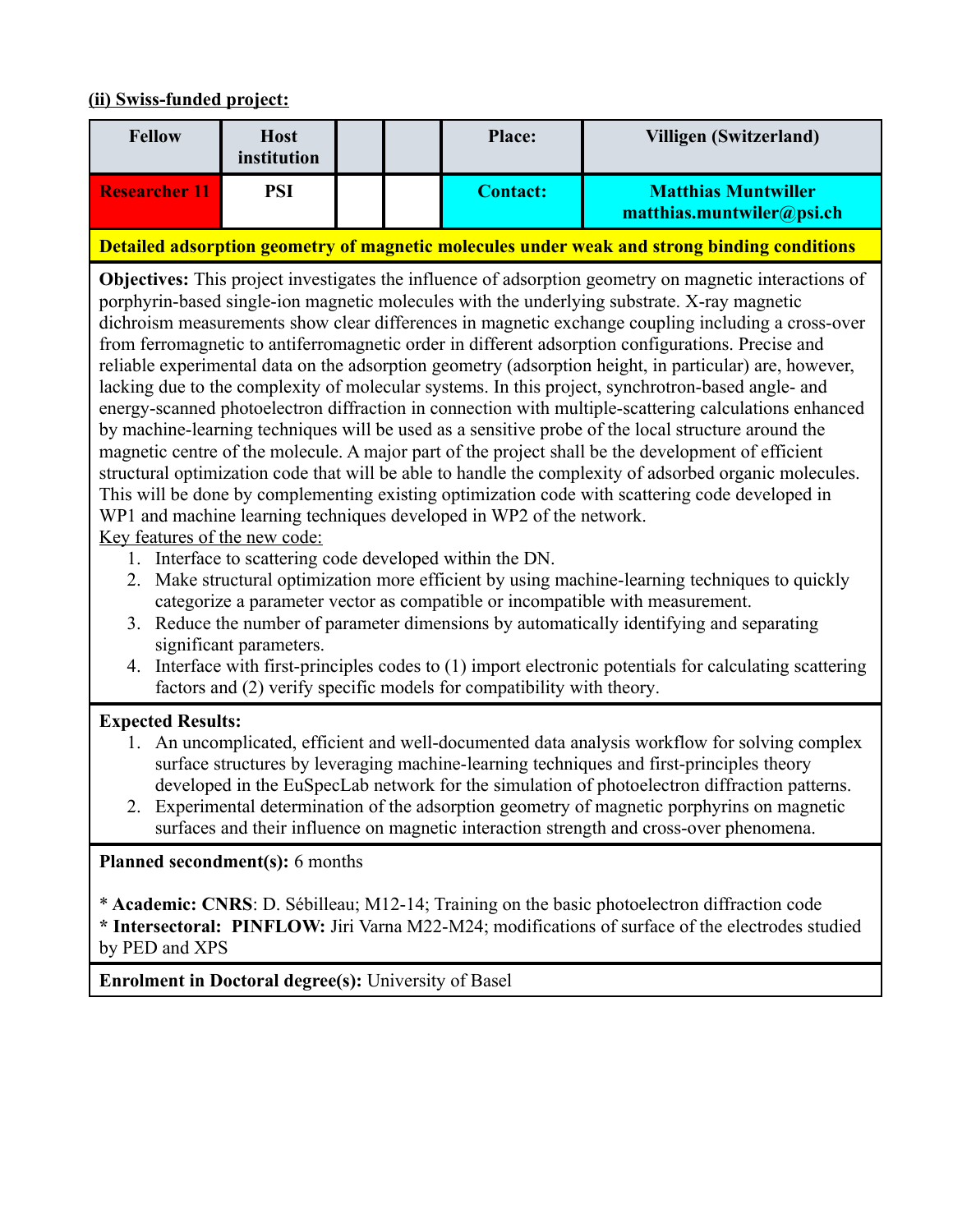# **Composition of the Consortium**

| <b>Consortium</b><br><b>Member</b>                     | Legal<br><b>Entity</b><br><b>Short</b><br><b>Name</b> | Academic     | Non-academic | <b>Awards Doctoral</b><br>Degrees (tick) | Coun<br>try                       | Dept./<br>Division /<br>Laboratory                                 | Scientist-in-<br>Charge        | Role of<br>associated<br><b>Partner or link</b><br>to beneficiary |
|--------------------------------------------------------|-------------------------------------------------------|--------------|--------------|------------------------------------------|-----------------------------------|--------------------------------------------------------------------|--------------------------------|-------------------------------------------------------------------|
| Beneficiaries                                          |                                                       |              |              |                                          |                                   |                                                                    |                                |                                                                   |
| 1. Centre National de la<br>Recherche Scientifique     | <b>CNRS</b>                                           | $\checkmark$ |              |                                          | <b>FR</b>                         | Inst. de Physique<br>de Rennes                                     | Dr. Didier<br>Sébilleau        |                                                                   |
| 2. University of West<br>Bohemia                       | <b>UWB</b>                                            | $\checkmark$ |              | $\checkmark$                             | $\operatorname{CZ}$               | New<br>Technologies<br>Research Centre                             | Prof. Ján<br>Minár             |                                                                   |
| 3. Université de Liège                                 | UL                                                    | $\checkmark$ |              | $\checkmark$                             | <b>BE</b>                         | Dept of Physics                                                    | Prof. Matthieu<br>Verstraete   |                                                                   |
| 4. Aalto University                                    | <b>AALTO</b>                                          | $\checkmark$ |              | $\checkmark$                             | FI                                | Computational<br>Electronic<br>Structure<br>Theory                 | Prof. Patrick<br>Rinke         |                                                                   |
| 5. University of Camerino                              | <b>UNICAM</b>                                         | $\checkmark$ |              | $\checkmark$                             | IT                                | School of Science<br>and Technology                                | Dr. Angela<br>Trapananti       |                                                                   |
| 6. University of Uppsala                               | UU                                                    | $\checkmark$ |              | $\checkmark$                             | SE                                | Dept of Physics<br>and<br>Astronomy                                | Dr.<br>Heike<br>Herper         |                                                                   |
| 7. Technical University of<br>Denmark                  | <b>DTU</b>                                            | $\checkmark$ |              | $\checkmark$                             | DK                                | Department of<br>Physics                                           | Prof. Kristian<br>Thygesen     |                                                                   |
| 8. Martin-Luther<br>Universität Halle-<br>Wittenberg   | <b>MLU</b>                                            | $\checkmark$ |              | $\checkmark$                             | DE                                | Institut für<br>Physik                                             | Prof.<br>Miguel<br>Marques     |                                                                   |
| 9. Software for Chemistry<br>& Materials BV            | <b>SCM</b>                                            |              | $\checkmark$ |                                          | NL                                |                                                                    | Dr. Stan J.A.<br>van Gisbergen |                                                                   |
| 10. Technical University<br>Vienna                     | <b>TUW</b>                                            | $\checkmark$ |              | $\checkmark$                             | AU                                | Institut<br>for<br>applied physics                                 | Prof.<br>Wolfgang<br>Werner    |                                                                   |
| <b>Associated Partners</b>                             |                                                       |              |              |                                          |                                   |                                                                    |                                |                                                                   |
| 11. Paul Scherrer Institut                             | <b>PSI</b>                                            | $\checkmark$ |              |                                          | <b>CH</b>                         | Photon Science<br>Division                                         | Dr. Matthias<br>Muntwiler      | Secondments<br>and<br>researcher<br>#11                           |
| 12. Centrum Dohody                                     | <b>CEDO</b>                                           |              | √            |                                          | CZ                                |                                                                    | Alice<br>Hamplová              | Training                                                          |
| 13. European<br>Multifunctional<br>Materials Institute | <b>EMMI</b>                                           |              | $\checkmark$ |                                          | BE                                |                                                                    | Prof. Jean<br>Étourneau        | Training                                                          |
| 14.Pinflow<br>energy<br>storage,<br>s.r.o.             | PINFLO<br>W                                           |              | $\checkmark$ |                                          | $\operatorname{CZ}$               |                                                                    | Dr. Jiri Vrana                 | Training and<br>secondments                                       |
| 15.RVMagnetics                                         | <b>RVM</b>                                            |              | $\checkmark$ |                                          | $\ensuremath{\mathbf{SK}}\xspace$ |                                                                    | Prof. Rastislav<br>Varga       | Training and<br>secondments                                       |
| 16. Vrije Universiteit<br>Amsterdam                    | <b>VUA</b>                                            | $\checkmark$ |              | $\checkmark$                             | $\rm NL$                          | Department<br>of<br>Chemistry<br>and<br>Pharmaceutical<br>Sciences | Prof.<br>Paola Gori<br>Giorgi  | Training and<br>secondments                                       |
| 17. University of Toyama                               | $\overline{UT}$                                       | $\checkmark$ |              | $\checkmark$                             | $\overline{JP}$                   | of<br>Faculty<br>Science                                           | Prof. Keisuke<br>Hatada        | Training and<br>secondments                                       |